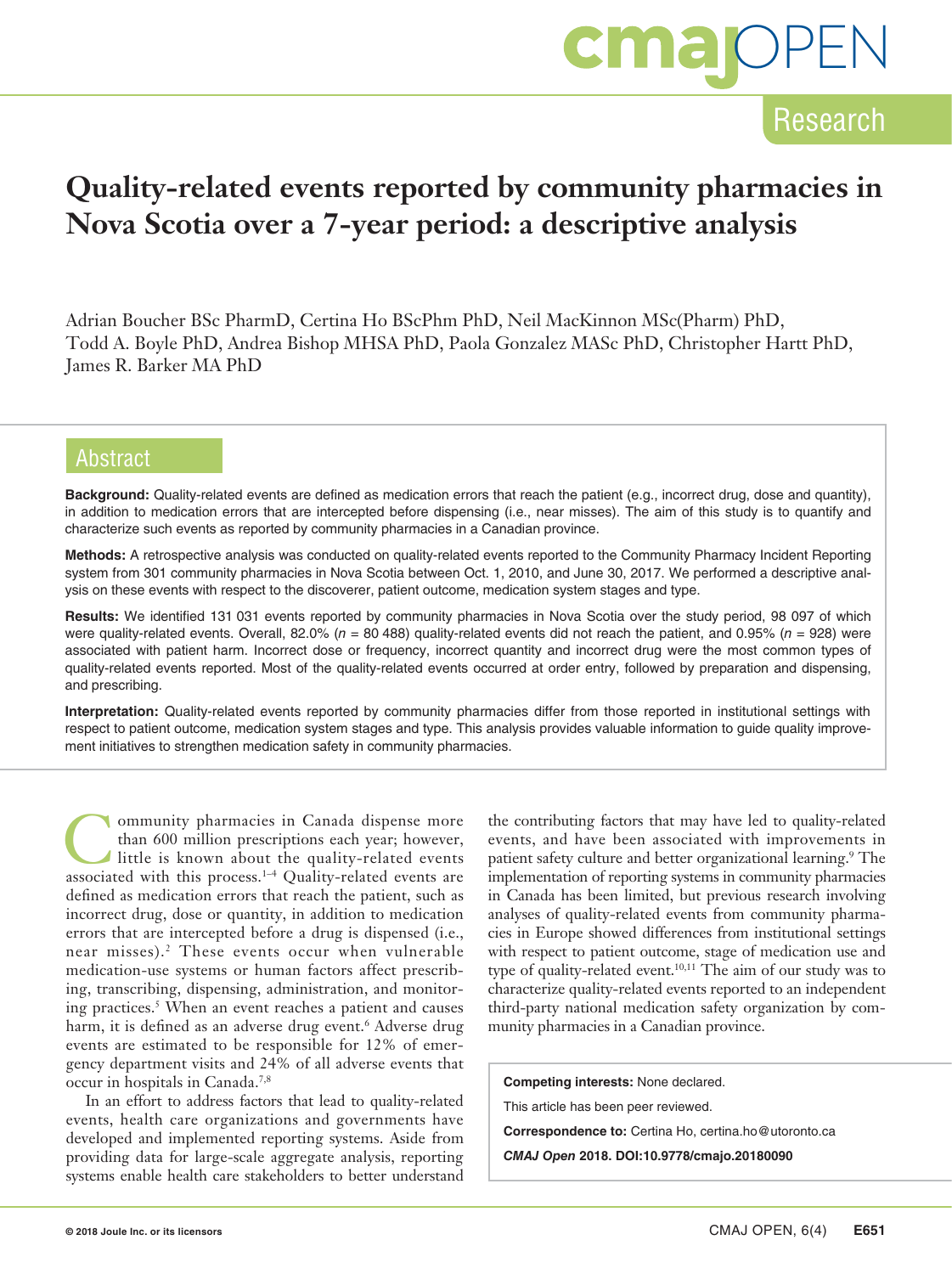# **cma** OPEN

#### **Research**

### **Methods**

The Nova Scotia College of Pharmacists Standards of Practice for Continuous Quality Assurance require community pharmacies to anonymously report all quality-related events to a national incident data repository at the Institute for Safe Medication Practices Canada through the Community Pharmacy Incident Reporting system.12 The Community Pharmacy Incident Reporting system was developed and validated with community pharmacists in Ontario and Nova Scotia.13 The provincial pharmacy regulatory authority regularly audits and ensures pharmacies' adherence to these standards.

#### **Study cohort**

All community pharmacies in Nova Scotia were included in the study.

#### **Data sources**

The quality-related event reporting form was developed in collaboration with Nova Scotia and Ontario community pharmacy professionals; it consists of 7 mandatory fields: (1) date quality-related event occurred, (2) type of event, (3) who the event was discovered by, (4) medication system stages involved, (5) medication(s), (6) patient outcome associated with the event, and (7) a free-text description field (Box 1). All members of the pharmacy team (e.g., owner, manager, pharmacist, technician, assistant) can report a quality-related event through the online Community Pharmacy Incident Reporting system.

#### **Statistical analysis**

All 7 mandatory fields of reported quality-related events from Nova Scotia community pharmacies that occurred between Oct. 1, 2010, and June 30, 2017, were extracted from the Community Pharmacy Incident Reporting system (by A. Boucher and C. Ho). Single-item and cross-tabulation search statements were developed to further extract relevant data for analysis (by A. Boucher and C. Ho). Descriptive analyses were performed on events with respect to discoverer, patient outcome, medication system stages involved and type (by A. Boucher and C. Ho). All analyses were performed using IBM SPSS version 24.

#### **Ethics approval**

This study does not involve human subjects.

#### **Results**

A total of 301 community pharmacies (Table 1) in Nova Scotia reported 131 031 events to the Community Pharmacy Incident Reporting system during the study period. Of these events, 98 097 were reported as quality-related events and were included in our analysis. A mean of 14 533 qualityrelated events were reported annually. The mean number of reported quality-related events for each pharmacy during the study period was 326 (standard deviation [SD]  $\pm$  439). We found a large variability between pharmacies, with between 1

and 2806 quality-related events reported per pharmacy during the study period. Furthermore, 10% (*n* = 30) of the pharmacies accounted for  $42.7\%$  ( $n = 41926$ ) of all reported qualityrelated events.

#### **Community pharmacies in Nova Scotia**

Most  $(55.2\%; n = 166)$  of the community pharmacies in Nova Scotia are chain pharmacies, and 48.2% (*n* = 145) are located in a geographic region with a population of between 5000 and 49 999 (Table 1).

#### **Discoverer**

Pharmacists discovered 75.2% (*n* = 73 739) of quality-related events. Pharmacy technicians or assistants and patients discovered 10.3% (*n* = 10 094) and 9.9% (*n* = 9728), respectively. The remaining  $4.6\%$  ( $n = 4536$ ) were discovered primarily by other health care practitioners (Appendix 1, available at www. cmajopen.ca/content/6/4/E651/suppl/DC1).

#### **Patient outcome**

Analysis of outcomes showed that 82.0% (*n* = 80 488) of reported quality-related events did not reach the patient (i.e., near misses), and 0.95% (*n* = 928) were reported as harm events (Table 2).

#### **Medication system stage**

Of all analyzed quality-related events, 17.5% (*n* = 17 135) were reported as occurring in multiple medication system stages. The medication system stage most frequently associated with quality-related events was prescription order entry (58.7%; *n* = 69 856), followed by prescription preparation and dispensing (29.3%;  $n = 34,859$ ) and prescribing (9.0%;  $n =$ 10 658) (Table 3). Among harm events, there was a more even distribution across the medication system stages, with prescription preparation and dispensing (38.1%; *n* = 571) accounting for the largest proportion, followed by order entry (27.4%; *n* = 411) and administration (15.2%; *n* = 228). Administration and monitoring or follow-up were associated with the highest potential for patient harm.

#### **Type of quality-related event**

The most frequently reported types of quality-related event were incorrect dose or frequency (25.6%; *n* = 25 089), followed by incorrect quantity (20.0%; *n* = 19 619) and incorrect drug (14.2%; *n* = 13 951) (Table 4). For harm events, the highest number of quality-related events was associated with incorrect dose or frequency (27.4%; *n* = 254), followed by incorrect strength or concentration (20.2%; *n* = 187) and incorrect drug (19.9%;  $n = 185$ ). Adverse drug reactions were associated with the highest potential for patient harm.

#### **Interpretation**

We identified 98 097 quality-related events reported during the study period. Despite variability in reporting between pharmacies, 100% of community pharmacies in Nova Scotia (*n* = 301) reported at least 1 such event during the study period,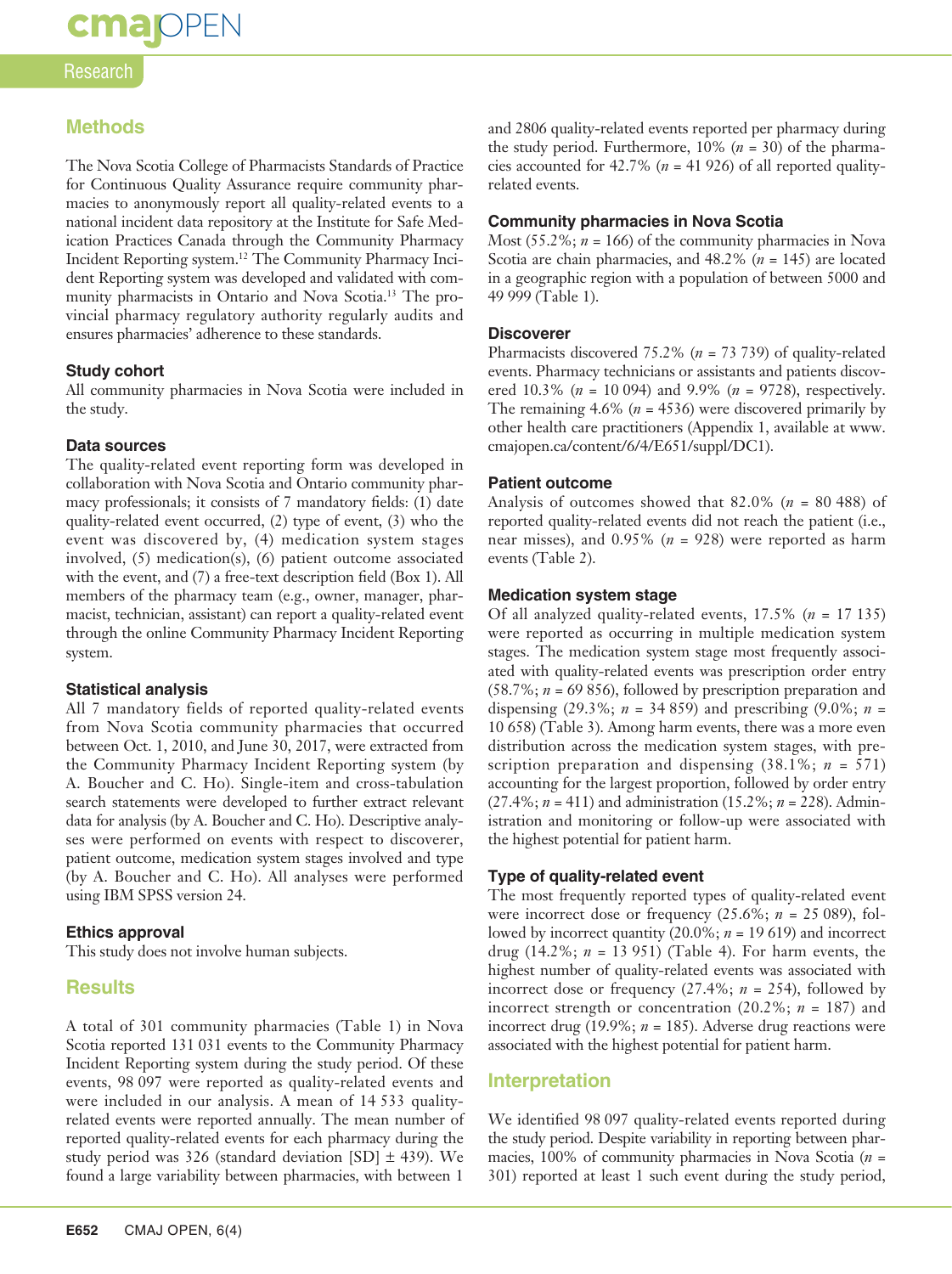# **cma** OPEN

## Research

#### **Box 1 (part 1 of 2): Mandatory fields of the Community Pharmacy Incident Reporting system**

- 1. Date quality-related event occurred
- 2. Type of quality-related event\*
- Incorrect patient
- Incorrect prescriber
- Incorrect drug
- Incorrect dose/frequency
- Incorrect strength/concentration
- Incorrect dosage form/formulation
- Incorrect route of administration
- Incorrect duration of treatment
- Incorrect quantity
- Incorrect storage
- Omitted medication/dose
- Incorrect third-party billing
- Drug therapy problem
	- Contraindication
	- Adverse drug reaction
	- Documented allergy
	- Drug–drug interaction
	- Drug–food interaction
	- Drug–disease interaction
- 3. Quality-related event discovered by (i.e., Discoverer)\*
- Pharmacist
- Pharmacy technician/assistant
- Pharmacy student
- Patient
- Patient's family member/relative
- Patient's caregiver/home aid/assistant
- Patient's friend/visitor
- Community Care Access Centre home care coordinator
- Physician
- Medical student
- Paramedic
- Nurse
- Nursing student
- Social worker
- Dentist
- Midwife
- Chiropodist/podiatrist
- Respiratory therapist
- Dietician
- Physiotherapist
- Occupational therapist
- Veterinarian
- Other
- 4. Medication system stage involved†
- Prescribing
- Prescription order entry
- Prescription preparation/dispensing

#### **Box 1 (part 2 of 2): Mandatory fields of the Community Pharmacy Incident Reporting system**

- 4. Medication system stage involved (continued)†
- Administration
- Monitoring/follow-up
- Not applicable
- 5. Medications‡
- 6. Degree of harm (i.e., patient outcome)\*
- No error (medication not dispensed/near miss/medication discrepancy) — Circumstances or events that have the capacity to cause harm
- No harm (medication dispensed) No symptoms detected; no treatment required
- Mild harm Symptoms were mild, temporary and short-term; no treatment or minor treatment was required
- Moderate harm Symptoms required additional treatment or an operation; the incident kept the patient in hospital longer than expected; or caused permanent harm or loss of function
- Severe harm Symptoms required major treatment to save the patient's life; the incident shortened life expectancy; or caused major permanent or long-term harm
- Death There is reason to believe that the incident caused the patient's death or hastened the patient's death
- 7. Quality-related event description

\*The reporter may only select 1 option from this field.

†The reporter may select more than 1 option from this field.

‡Reporters have the option to report an event that is not medication-related by unchecking "Is this medication related" next to the "Medications" field. The "Medications" field will auto-populate if a drug identification number (DIN) is entered. A DIN is an 8-digit unique identifier located on the label of prescription and over-the-counter drugs that have been approved for sale in Canada. Reporters may also select the medication from a drop-down menu when the reporter begins typing the medication name, or they may choose to manually enter a free-form medication name.

#### **Table 1: Pharmacy characteristics**

| Characteristic                    | No. (%) of<br>pharmacies<br>$n = 301$ |
|-----------------------------------|---------------------------------------|
| Type of pharmacy*                 |                                       |
| Chain                             | 166 (55.1)                            |
| Banner                            | 111 (36.9)                            |
| Independent                       | 24(8.0)                               |
| Population served by the pharmacy |                                       |
| < 1000                            | 31(10.3)                              |
| 1000-4999                         | 70 (23.3)                             |
| 5000-49 999                       | 145 (48.2)                            |
| 50 000-99 999                     | 16(5.3)                               |
| >100000                           | 39 (13.0)                             |
|                                   |                                       |

\*Chain pharmacies are typically directed by a corporate office, with respect to its professional programs, marketing, ordering, etc. Banner pharmacies are independently owned pharmacies that are affiliated with a central office; they pay fees for the banner's benefit in centralized buying, marketing and professional programs. Independent pharmacies are not affiliated with any corporately run chains or banners. The owner of an independent pharmacy has complete control over the business (e.g., ordering and marketing strategies).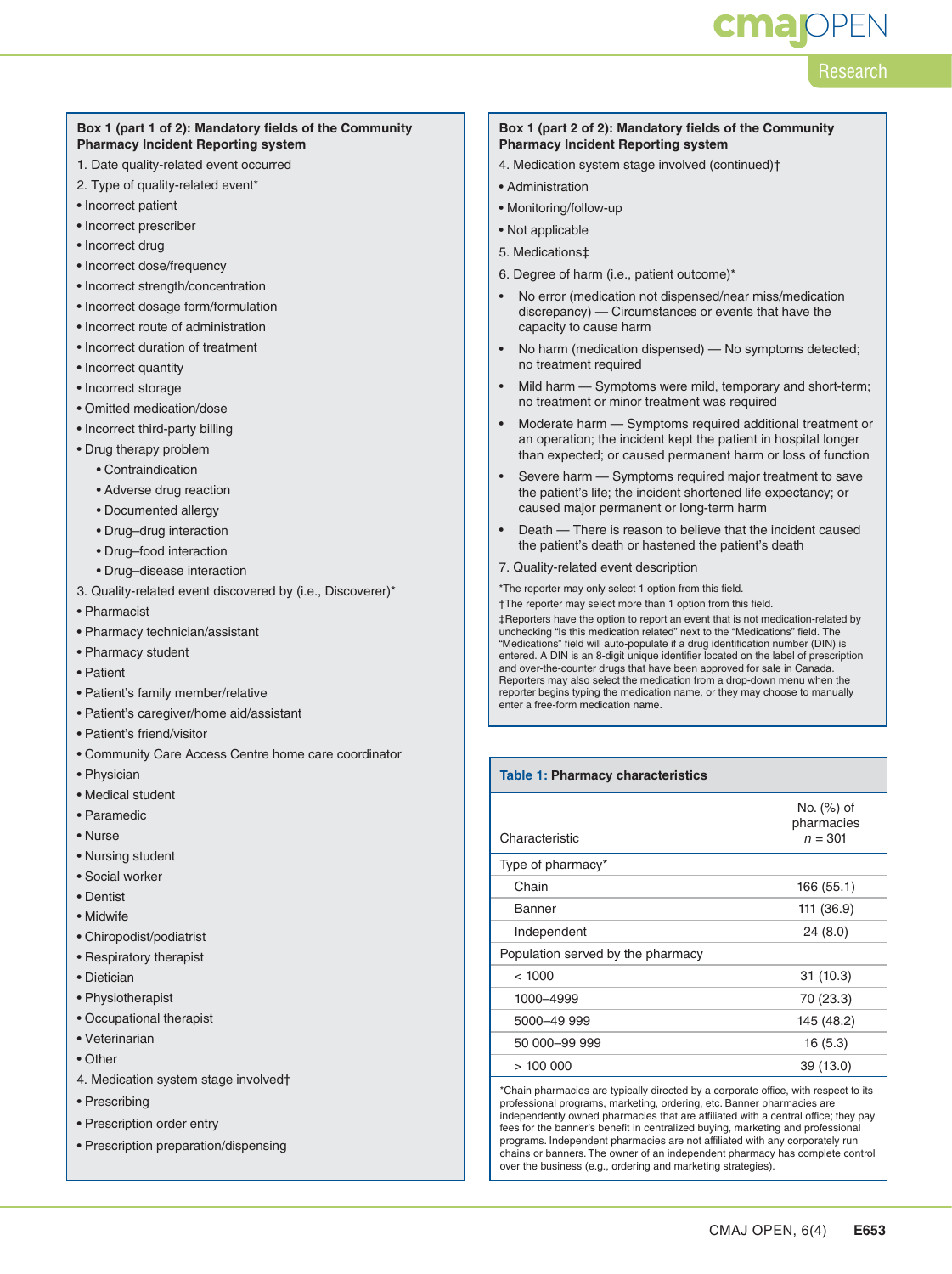#### Research

| Table 2: Quality-related events reported by patient outcome |                                                 |               |             |
|-------------------------------------------------------------|-------------------------------------------------|---------------|-------------|
| Event<br>reached<br>patient                                 | Patient outcome                                 | No. (%)       | Harm<br>QRE |
| <b>No</b>                                                   | No error<br>(i.e., near miss)                   | 80 488 (82.0) | <b>No</b>   |
| Yes                                                         | No harm                                         | 16 681 (17.0) | No          |
| Yes                                                         | Mild harm                                       | 839 (0.86)    | <b>Yes</b>  |
| Yes                                                         | Moderate harm                                   | 80(0.1)       | Yes         |
| Yes                                                         | Severe harm                                     | 7(0.00)       | Yes         |
| Yes                                                         | Death                                           | 2(0.00)       | Yes         |
| Total                                                       |                                                 | 98 097 (100)  |             |
|                                                             | $M$ oto: $\Omega$ $\Gamma$ auglituralated avant |               |             |

 $QHE = qu$ 

| Table 3: Total number of QREs, number of harm QREs and   |  |
|----------------------------------------------------------|--|
| proportion of harm QREs for each medication system stage |  |

|                                            | No. (%)        | $%$ Harm    |       |
|--------------------------------------------|----------------|-------------|-------|
| Stage                                      | QREs           | Harm QREs*  | QREs* |
| Prescribing                                | 10 658 (9.0)   | 159 (10.6)  | 1.5   |
| Prescription<br>order entry                | 69 856 (58.7)  | 411 (27.4)  | 0.6   |
| Prescription<br>preparation/<br>dispensing | 34 859 (29.3)  | 571 (38.1)  | 1.6   |
| Administration                             | 2167(1.8)      | 228 (15.2)  | 10.5  |
| Monitoring/<br>follow-up                   | 704 (0.6)      | 90(6.0)     | 12.8  |
| Not applicable                             | 743 (0.6)      | 39(2.6)     | 5.2   |
| Total                                      | 118 987† (100) | 1498† (100) |       |

Note:QRE = quality related event.

\*Harm QREs are associated with a patient outcome of mild harm, moderate harm, severe harm or death (Table 2).

†The reporter can select multiple options for "Medication System Stages Involved" field; hence the total number of QREs and the number of QREs with harm are greater than those shown in Table 2.

suggesting universal compliance with the reporting program. Most of the events were discovered by a pharmacist and did not reach the patient. Quality-related events most frequently occurred in the order entry stage and were most commonly categorized as incorrect dose or frequency, or incorrect quantity.

Most of the events reported were caught by pharmacy staff and did not reach the patient. This result is in contrast to previous analyses of reported events from community pharmacies and hospitals where, in general, less than 60% of qualityrelated events did not reach the patient.<sup>10</sup> This discrepancy may be due to several factors. First, in addition to anonymous reporting, the Nova Scotia Continuous Quality Assurance program also requires community pharmacies to perform an annual medication safety self-assessment and conduct quarterly staff meetings to implement and

monitor ongoing quality improvement initiatives.<sup>12</sup> These additional quality improvement components help facilitate quality-related event reporting by addressing several common barriers to incident reporting, including lack of feedback on action taken as a result of reporting, insufficient justification for reporting a ''near miss'' and the belief that reporting is unlikely to lead to system changes.<sup>14,15</sup> Second, adherence to all required components of the Standards of Practice for Continuous Quality Assurance are regularly audited and enforced by the provincial pharmacy regulatory authority. As a result, our data and analysis may provide a more representative view of quality-related events and associated outcomes that occur in community pharmacies.

The most common medication system stages involved in the reported quality-related events were prescription order entry and prescription preparation and dispensing. Previous studies in community pharmacies have found similar results,10,11 but studies in hospitals generally report a higher frequency of quality-related events related to prescribing and administration.<sup>16-19</sup> In addition, we found that qualityrelated events that occurred during administration or monitoring and follow-up were more likely to result in patient harm, probably because there are fewer opportunities to catch quality-related events in later stages of the medicationuse process, and patients are more likely to identify and report events that cause harm.<sup>20</sup> The most frequent types of reported quality-related events (e.g., incorrect dose or frequency, incorrect quantity, incorrect drug) were generally in agreement with results from previous studies conducted in community pharmacies and hospitals.11,16,17,21 However, other types of quality-related events were often reported in different proportions in hospital studies.<sup>16,17</sup> We found that adverse drug reactions may convey a higher risk of harm to patients compared with other types of quality-related events, which aligns with previous research that identified adverse drug reactions to be the most common cause for drugrelated emergency department visits.<sup>7</sup>

#### **Limitations**

We found significant variability in the reporting rates among community pharmacies. This finding is in line with results from previous research and may imply under-reporting of qualityrelated events to some extent.10,22 In addition, our findings represent quality-related events reported from a single reporting system in a single province. Because community pharmacies are largely governed by provincial pharmacy regulatory authorities, our results may not be generalizable to the rest of Canada. Nonetheless, our findings will provide important comparative data for other provincial pharmacy regulatory authorities in Canada, which are mandating quality-related event reporting in the coming years. $23,24$ 

#### **Conclusion**

We aimed to characterize quality-related events reported from community pharmacies in Nova Scotia. We found that these events differ from those reported in institutional settings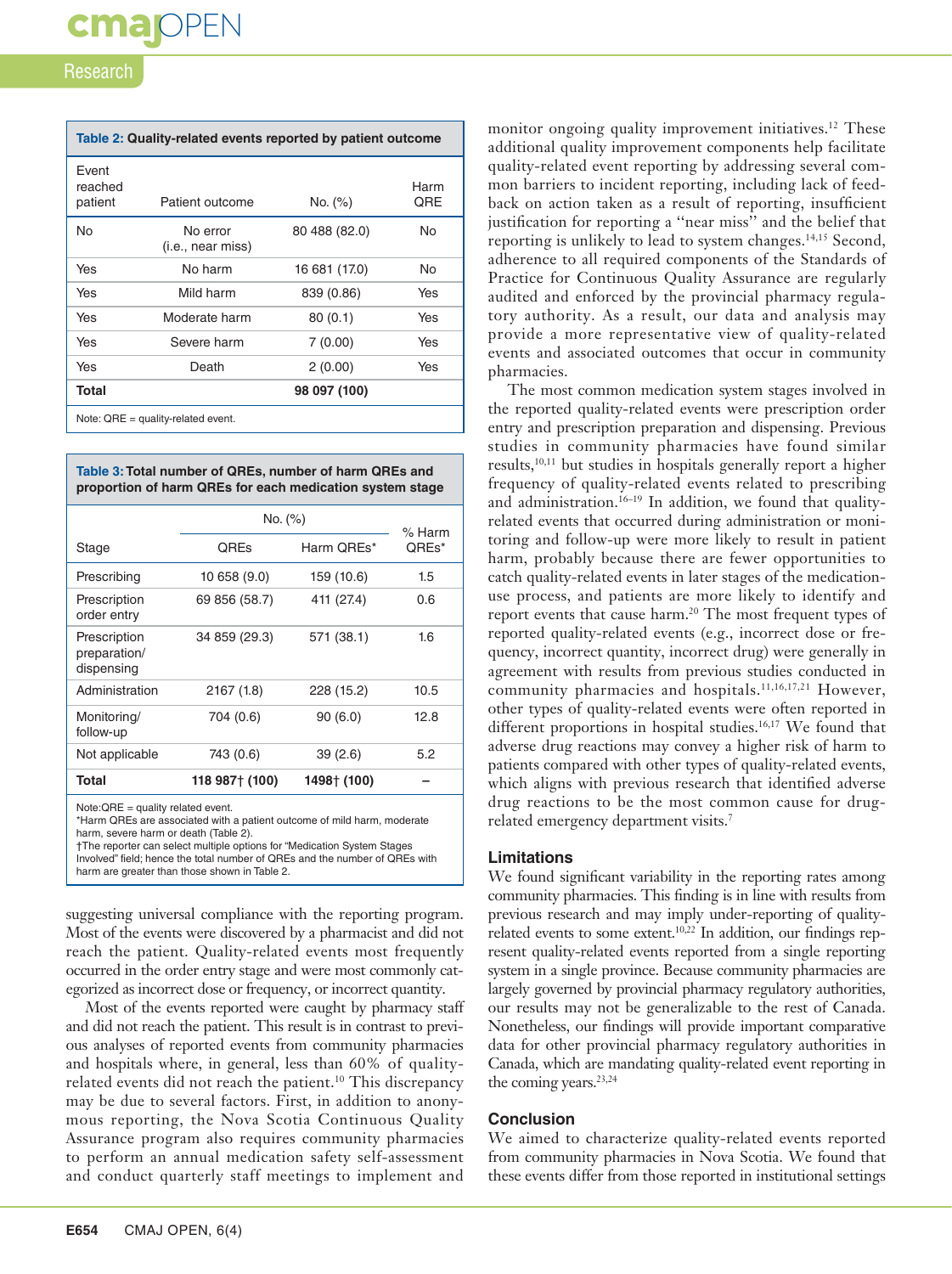| Research |
|----------|

**cma**IOPEN

| Table 4: Total number of QREs, number of harm QREs and proportion of harm QREs for each |  |
|-----------------------------------------------------------------------------------------|--|
| type                                                                                    |  |

| Type                                                                                               | No. (%) of QREs | No. (%) of<br>harm OREs* | Proportion of<br>harm QREs*,<br>$\frac{1}{\alpha}$ |
|----------------------------------------------------------------------------------------------------|-----------------|--------------------------|----------------------------------------------------|
| Incorrect dose or frequency                                                                        | 25 089 (25.6)   | 254 (27.4)               | 1.0                                                |
| Incorrect quantity                                                                                 | 19 619 (20.0)   | 19(2.0)                  | 0.1                                                |
| Incorrect drug                                                                                     | 13 951 (14.2)   | 185 (19.9)               | 1.3                                                |
| Incorrect strength or concentration                                                                | 10 508 (10.7)   | 187 (20.2)               | 1.8                                                |
| Incorrect prescriber                                                                               | 8454 (8.6)      | 0(0)                     | 0.0                                                |
| Incorrect patient                                                                                  | 5685 (5.8)      | 32(3.4)                  | 0.6                                                |
| Incorrect duration of treatment                                                                    | 5048(5.1)       | 18(1.9)                  | 0.4                                                |
| Incorrect dosage form or formulation (including<br>not splitting tablets as per patient's request) | 3281 (3.3)      | 32(3.4)                  | 1.0                                                |
| Omitted medication or dose                                                                         | 1919 (2.0)      | 58 (6.23)                | 3.0                                                |
| Incorrect route of administration                                                                  | 1121(1.1)       | 7(0.8)                   | 0.6                                                |
| Incorrect storage                                                                                  | 857 (0.9)       | 3(0.3)                   | 0.4                                                |
| Incorrect third-party billing                                                                      | 803 (0.8)       | 1(0.1)                   | 0.1                                                |
| Drug therapy problem - drug-drug/OTC/<br>natural health product interaction                        | 506(0.5)        | 19(2.0)                  | 3.8                                                |
| Drug therapy problem - documented allergy                                                          | 447 (0.5)       | 31(3.3)                  | 6.9                                                |
| Drug therapy problem - contraindication                                                            | 356 (0.4)       | 12(1.3)                  | 3.4                                                |
| <b>Expired medication</b>                                                                          | 191(0.2)        | 9(1.0)                   | 4.7                                                |
| Drug therapy problem - adverse drug reaction                                                       | 188 (0.2)       | 56 (6.0)                 | 29.8                                               |
| Drug therapy problem - drug-disease<br>interaction                                                 | 63(0.1)         | 3(0.3)                   | 4.8                                                |
| Drug therapy problem - drug-food interaction                                                       | 11 $(0.0)$      | 2(0.2)                   | 18.2                                               |
| <b>Total</b>                                                                                       | 98 097 (100)    | 928 (100)                | $\overline{\phantom{0}}$                           |
| Note: $\text{OTC} = \text{over the counter}, \text{QRE} = \text{quality-related event}.$           |                 |                          |                                                    |

\*Harm QREs are associated with a patient outcome of mild harm, moderate harm, severe harm or death (Table 2).

with respect to patient outcome, medication system stages and types of event. Although our findings provide an important first step in describing quality-related events in community pharmacies, they are unable to provide insight into the various factors that may contribute to these events. Future research should focus on the medications involved and qualitative analysis of the event description to better understand the potential contributing factors associated with quality-related events in community pharmacy practice. Combined with quantitative analysis, such research will provide a comprehensive view of key safety risks and trends, thus allowing for the development of recommendations to improve medication safety.

#### **References**

1. Paquette A. Special report: Top drugs of 2015. Pharmacy Practice Plus. Canadian Healthcare Network; 2016. Available: www.canadianhealthcarenetwork.ca/ pharmacists/magazines/pharmacy-practice-plus/julyaugust-2016/special-report-top -drugs-of-2015-36905 (accessed 2018 June 5). *Login required to access content.*

- 2. Boyle TA, Bishop AC, Duggan K, et al. Keeping the "continuous" in continuous quality improvement: Exploring perceived outcomes of CQI program use in community pharmacy. *Res Social Adm Pharm* 2014;10:45-57.
- 3. Boyle TA, Bishop A, Morrison B, et al. Pharmacist work stress and learning from quality related events. *Res Social Adm Pharm* 2016;12:772-83.
- 4. Boyle TA, Bishop AC, Overmars C, et al. Uptake of quality-related event standards of practice by community pharmacies. *J Pharm Pract* 2015;28:442-9.
- 5. Medication without harm Global patient safety challenge on medication safety. Geneva: World Health Organization; 2017. License: CC BY-NC-SA 3.0 IGO. Available: http://apps.who.int/iris/bitstream/10665/255263/1/ WHO-HIS-SDS-2017.6-eng.pdf?ua=1&ua=1 (accessed 2018 June 5).
- 6. Definition of terms. Toronto: Institute for Safe Medication Practices Canada (ISMP Canada). Available: www.ismp-canada.org/definitions.htm (accessed 2018 June 5).
- 7. Zed PJ, Abu-Laban RB, Balen RM, et al. Incidence, severity and preventability of medication-related visits to the emergency department: a prospective study. *CMAJ* 2008;178:1563-9.
- 8. Baker GR, Norton PG, Flintoft V, et al. The Canadian Adverse Events Study: the incidence of adverse events among hospital patients in Canada. *CMAJ* 2004;170:1678-86.
- Hutchinson A, Young TA, Cooper KL, et al. Trends in healthcare incident reporting and relationship to safety and quality data in acute hospitals: results from the National Reporting and Learning System. *Qual Saf Health Care* 2009;18:5-10.